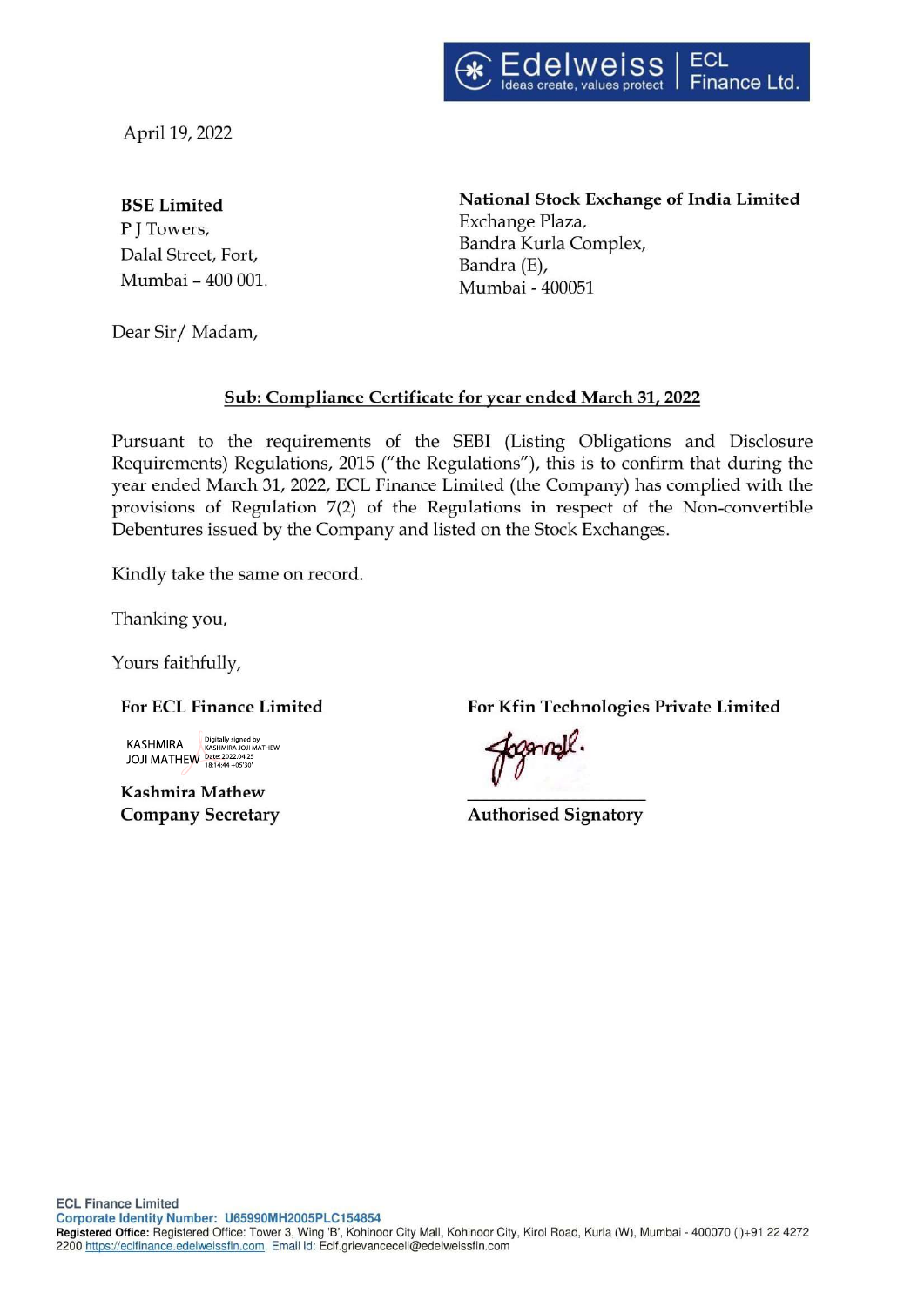April 22, 2022

### BSE Limited

P J Towers, Dalal Street, Fort, Mumbai 400 001.

Dear Sir/ Madam,

National Stock Exchange of India Limited Exchange Plaza, Bandra Kurla Complex, Bandra (E), Mumbai - 400051

Subject: Compliance Certificate - Regulation 7 (3) of SEBI (Listing Obligations and Disclosure Requirements) Regulations, 2015 for year ended March 31, 2022.

Reference: Details of Non-Convertible Debentures issued by the Company on Private Placement Basis:

| Series / Tranche | <b>ISIN</b>         | <b>Security Name</b> | <b>BSE Security</b><br>Code |
|------------------|---------------------|----------------------|-----------------------------|
| <b>NA</b>        | <b>INE804I07E34</b> | Secured              | 952884                      |
| NA               | <b>INE804I07E42</b> | Secured              | 952885                      |
| NA               | <b>INE804I07E59</b> | Secured              | 952901                      |
| <b>NA</b>        | INE804I07H49        | Secured              | 953154                      |
| NA               | INE804I07O32        | Secured              | 953677                      |
| <b>NA</b>        | <b>INE804I07V09</b> | Secured              | 954000                      |
| <b>NA</b>        | <b>INE804I07V82</b> | Secured              | 954052                      |
| <b>NA</b>        | <b>INE804I07YF6</b> | Secured              | 951325                      |
| <b>NA</b>        | <b>INE804I07YP5</b> | Secured              | 951482                      |
| NA               | <b>INE804I07ZE6</b> | Secured              | 951709                      |
| <b>NA</b>        | <b>INE804I07ZT4</b> | Secured              | 951882                      |
| NA               | <b>INE804I07ZY4</b> | Secured              | 952056                      |
| <b>NA</b>        | INE804I08635        | Unsecured            | 951487                      |
| <b>NA</b>        | INE804I08643        | Unsecured            | 951680                      |
| <b>NA</b>        | <b>INE804I08668</b> | Unsecured            | 952728                      |
| <b>NA</b>        | INE804I08676        | Unsecured            | 952847                      |
| NA               | <b>INE804IA7261</b> | Secured              | 959551                      |
| NA               | <b>INE804IA7279</b> | Secured              | 959558                      |
| NA               | <b>INE804IA7287</b> | Secured              | 959696                      |

As per the requirement of Regulation 7 (3) of the SEBI (Listing Obligations and Disclosure Requirements) Regulations, 2015, we hereby confirm that electronic connectivity facility during the period April 1, 2021 to March 31, 2022 (both days inclusive) was provided by the Company's Registrar and Share Transfer Agent, viz., Link Intime India Private Limited, which is registered as Registrar & Share Transfer Agent in Category - I with the Securities and Exchange Board of India vide Registration Number : INR000004058.

Thanking you.

Corporate Identity Number: U65990MH2005PLC154854

Registered Office: Registered Office: Tower 3, Wing 'B', Kohinoor City Mall, Kohinoor City, Kirol Road, Kurla (W), Mumbai - 400070 (l)+91 22 4272 2200 https://eclfinance.edelweissfin.com. Email id: Eclf.grievancecell@edelweissfin.com